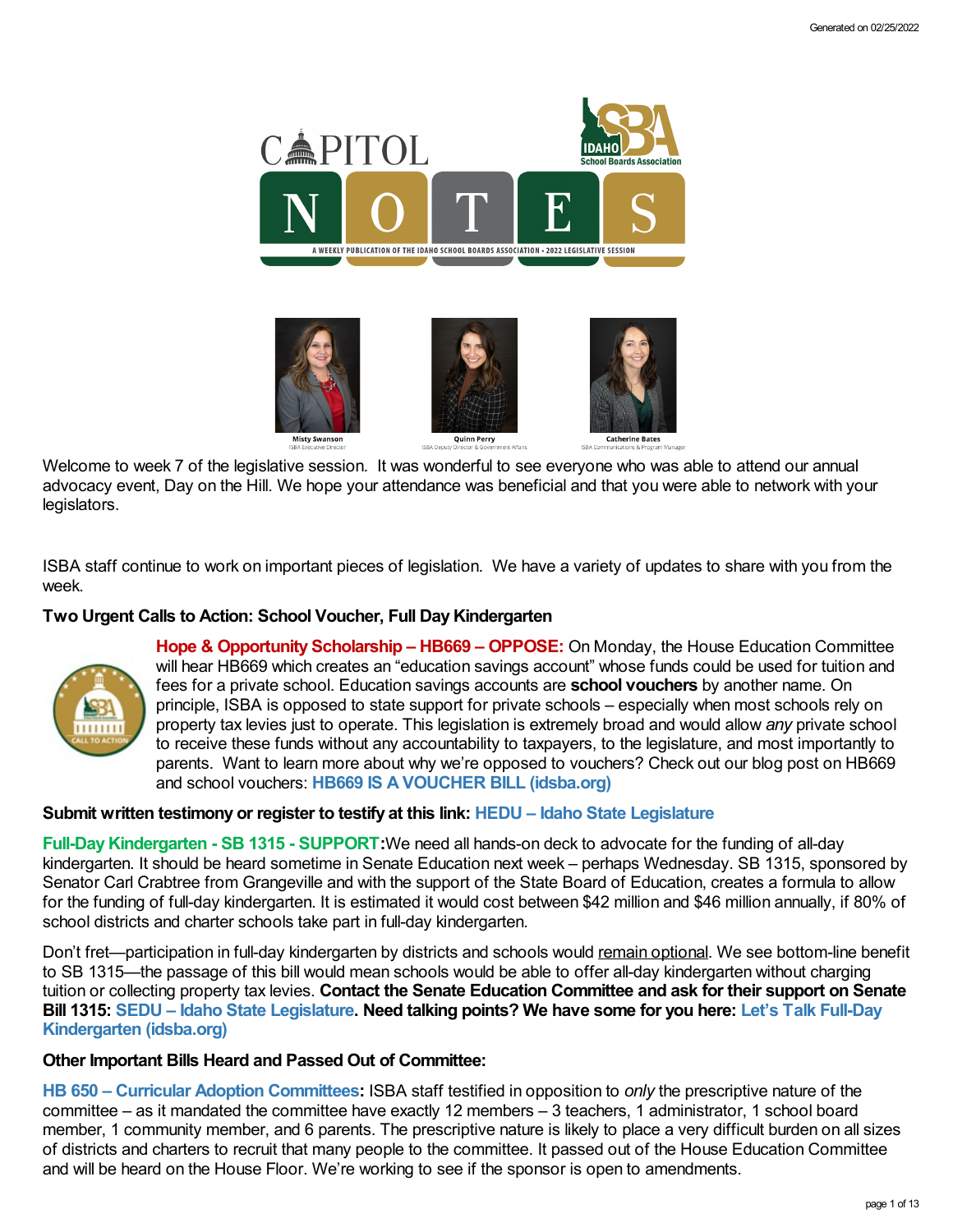**HB 651 – Drug Testing [Substitutes:](https://legislature.idaho.gov/sessioninfo/2022/legislation/H0651/)** This bill will mandate that all substitutes be drug tested prior to being hired. While ISBA is certainly opposed to employees being under the influence on school property, this feels like a violation of the privacy rights of parents and community members who are stepping up to serve a need and goes against local control. In addition, there is little evidence this is needed to solve an existing problem. Most schools and districts have policies in place that require drug testing on suspicion, and that process has seemingly worked well. HB 651 passed out of the House Education Committee on an 8-7 vote and will be heard on the House Floor early next week.

**Need help navigating the Idaho Legislature?** To stay up to date on what is happening in the 2022 Legislative Session visit their [website.](https://legislature.idaho.gov/legislators/whosmylegislator/) **A few helpful links:**

Find your legislative representatives [here.](https://legislature.idaho.gov/legislators/whosmylegislator/)

Find the House Committee Agendas [here.](https://legislature.idaho.gov/sessioninfo/agenda/hagenda/)

Find the Senate Committee Agendas [here.](https://legislature.idaho.gov/sessioninfo/agenda/sagenda/)

## **Color Coded Bill Key:**

Pink: Bills that are urgent | Green: ISBA Sponsored Bill | Yellow: Monitoring - Impact | Blue: Monitoring - No Expected Impact

**Tracking:** Monitoring - Impact | **H [0680](https://legislature.idaho.gov/sessioninfo/2022/legislation/H0680/) | Amends existing law to provide that school boards shall have the authority to adopt policies and procedures regarding student clubs and organizations.**

**Introduced:** 02/24/2022 | **Last Action:** Feb 24, 2022 - Introduced, read first time, referred to JRA for Printing

**Our Position:** Neutral

## **Staff Analysis:**

This legislation would require that school districts and charter schools receive explicit parental permission for their student to participate in school clubs. It also requires that the school board approve and publish annual a list of all approved school clubs, advisors, and a description of the club and it's activities. While we do believe this creates a huge barrier for students to be able to participate in clubs, we're neutral on the legislation. In addition, it should be stated that schools cannot limit a students constitutional right to assemble.

**Tracking:** Urgent | **H [0676](https://legislature.idaho.gov/sessioninfo/2022/legislation/H0676/) | Amends existing law to provide a certain exception regarding concealed weapons, to revise provisions regarding preemption of firearms regulation, and to provide for civil enforcement for violations.**

**Introduced:** 02/23/2022 | **Last Action:** Feb 24, 2022 - Reported Printed and Referred to State Affairs

## **Our Position:** Oppose

## **Staff Analysis:**

This legislation would state that any public agency - including a school district or charter school - that leases, rents, or contracts with a private entity must not have the rights to prohibit the use or carry if firearms on it's property. In other words, if a school rents out it's gymnasium for an event, that private entity must allow people attending to bring their firearms to that event. **This is a huge infringement on local control, and we're opposed to the bill.**

**Tracking:** Urgent | **H [0669](https://legislature.idaho.gov/sessioninfo/2022/legislation/H0669/) | Adds to existing law to establish provisions regarding the Hope and Opportunity Scholarship Act.**

**Introduced:** 02/18/2022 | **Last Action:** Feb 21, 2022 - Reported Printed and Referred to Education

**Our Position:** Oppose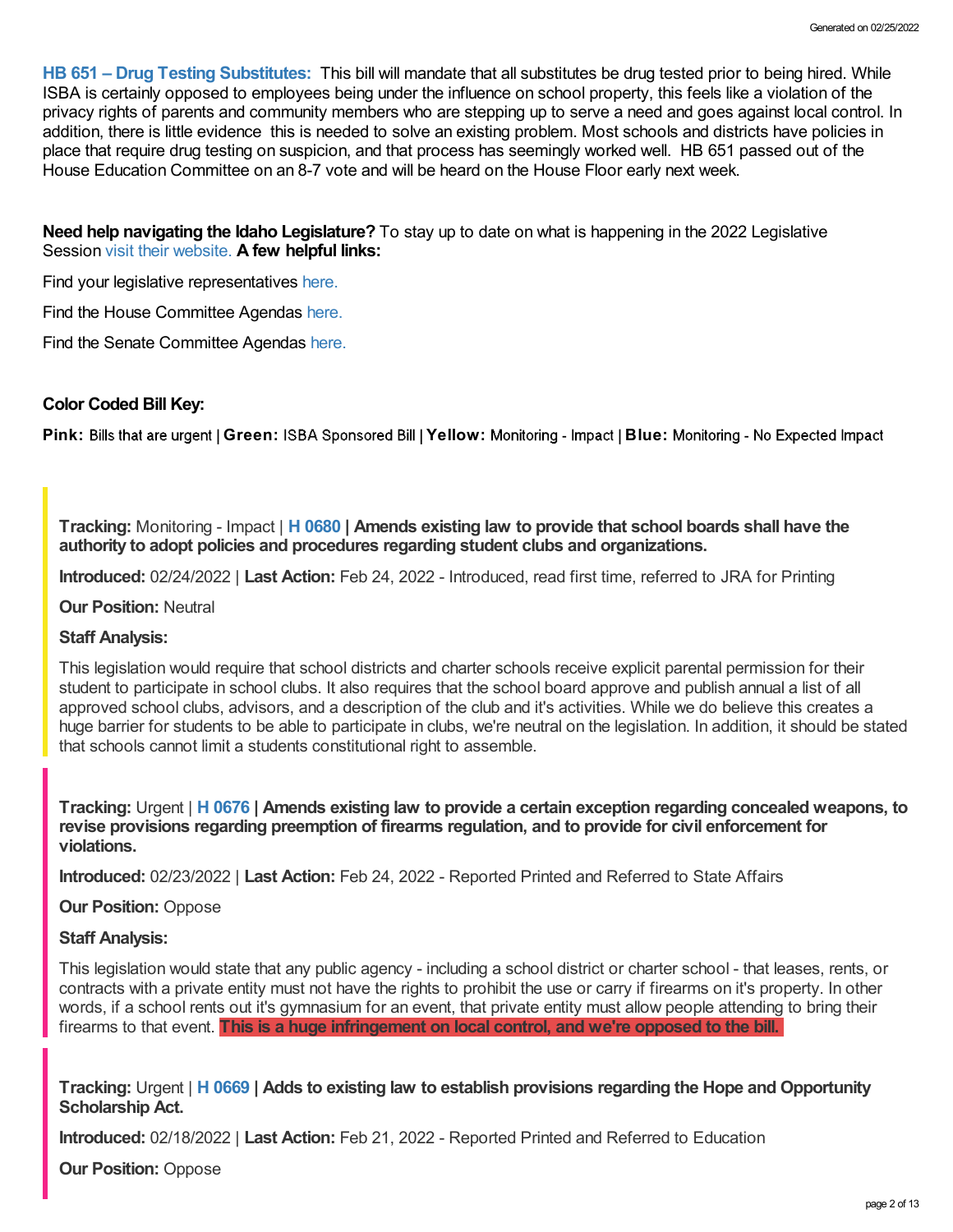## **Staff Analysis:**

**This bill creates an Education Savings Account, which is a school voucher by another name.** ISBA is opposed to school vouchers and any attempt to divert public, taxpayer dollars to private institutions. This legislation in particular is extremely broad, and doesn't even require the private school to be accredited. Want to know more about why we're opposed to school vouchers? Check out our blog post here: HB669 IS A [VOUCHER](https://www.idsba.org/blog/hb669-is-a-voucher-bill/) BILL (idsba.org). **Contact the committee here and tell them to vote "NO" on HB669: HEDU – Idaho State [Legislature!](https://legislature.idaho.gov/sessioninfo/2022/standingcommittees/hedu/#hcode-tab-style2testimony-registration-remote-in-person)**

**Tracking:** Monitoring - Impact | **H [0656](https://legislature.idaho.gov/sessioninfo/2022/legislation/H0656/) | Amends existing law to provide for placement on the career ladder of certain previously certified staff.**

**Introduced:** 02/16/2022 | **Last Action:** Feb 24, 2022 - to Senate

**Our Position:** Support

#### **Staff Analysis:**

This legislation helps more clearly place out of state teachers and administrators on Idaho's career ladder when they may not have the exact same evaluation framework or other criteria to make them eligible for movement. This is based on ISBA Resolution No. 1. Please contact House Education to support this legislation. **This legislation passed the House floor unanimously, and will be schedule for a hearing in the Senate very soon.**

**Tracking:** Monitoring - Impact | **H [0655](https://legislature.idaho.gov/sessioninfo/2022/legislation/H0655/) | Amends existing law to provide for dyslexia intervention and screening programs in certain grades.**

**Introduced:** 02/16/2022 | **Last Action:** Feb 17, 2022 - Reported Printed and Referred to Education

**Our Position:** Neutral

#### **Staff Analysis:**

This legislation defines "dyslexia" based on the definition from the International Dyslexia Association and directs the state department of education to implement a dyslexia handbook, which includes strategies and available resources and services to support students with dyslexia. It requires the state department of education to provide training for educators and to designate a dyslexia specialist to support reading improvement plans for students with dyslexia.

**Tracking:** ISBA Sponsored Bill | **H [0654](https://legislature.idaho.gov/sessioninfo/2022/legislation/H0654/) | Amends existing law to authorize certain professionals to work as school counselors.**

**Introduced:** 02/16/2022 | **Last Action:** Feb 24, 2022 - to Senate

**Our Position:** Support

## **Staff Analysis:**

This legislation would add licensed professional counselors and licensed clinical professional counselors as individuals eligible to qualify as school counselors. This is based on ISBA [Resolution](https://www.idsba.org/wp-content/uploads/2021/12/02-Hiring-Flexibility-on-Licensed-Counselors.pdf) No. 2. Please, contact House Education and support this legislation. **This legislation passed the House floor unanimously, and will be schedule for a hearing in the Senate very soon.**

Tracking: Urgent | H [0653](https://legislature.idaho.gov/sessioninfo/2022/legislation/H0653/) | Adds to existing law to provide that a ballot question for a supplemental levy must be accompanied by a disclosure about the purposes for which the levy revenues will be used and to provide that **school districts must use levy revenues for the purposes identified in the disclosure.**

**Introduced:** 02/16/2022 | **Last Action:** Feb 24, 2022 - Reported out of Committee with Do Pass Recommendation, Filed for Second Reading

**Our Position:** Neutral

**Staff Analysis:**

This legislation would require additional levy disclosure, in that schools would be required to include a detailed purposes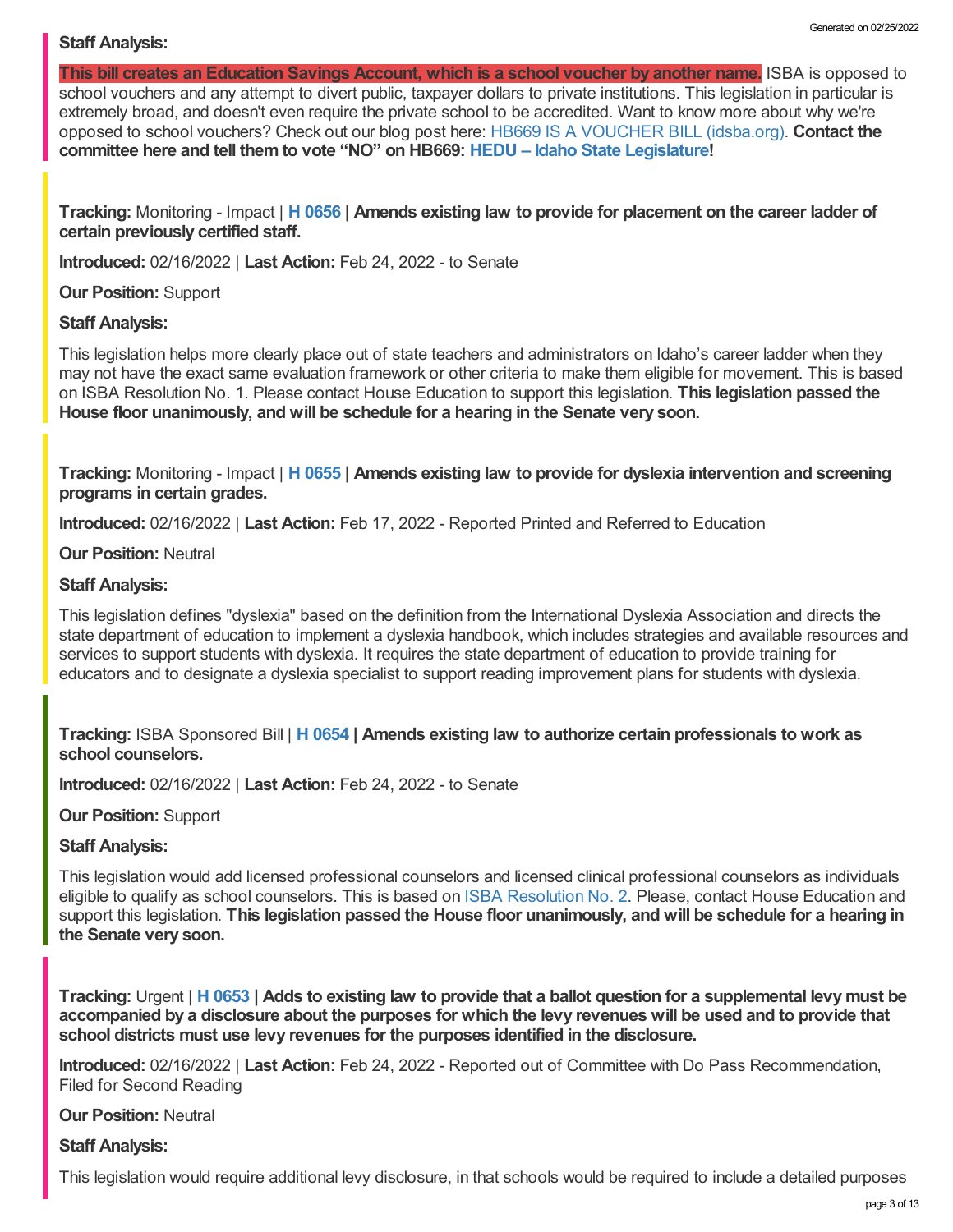for the levy, and include the amount for each purpose. If you fail to comply, it would invalidate the levy. In addition, if you had more than a 10% various on the stated purpose on the ballot, the board would be required to hold a public hearing prior to taking action on using the levy dollars differently.

## Tracking: Urgent | H [0652](https://legislature.idaho.gov/sessioninfo/2022/legislation/H0652/) | Amends and adds to existing law to provide that funds appropriated for employee health insurance shall be used for such insurance and to provide for the payment of certain premiums by the **retirement board.**

**Introduced:** 02/16/2022 | **Last Action:** Feb 17, 2022 - Reported Printed and Referred to Education

## **Our Position:** Oppose

## **Staff Analysis:**

This legislation is sponsored by Rep. Horman and has two main components: first, it would mandate that the discretionary monies allocated for health insurance is spent *only* on health insurance, and if used for other purposes would revert back to the state. If they failed to make such reimbursement, the "misused funds" would be deducted from the district or schools next payment. If you used up to 90% for the health insurance money, you could retain the remaining amount but it must be used on health insurance the following year. **While we support the intent, we think there are substantial unintended consequences. ISBAGAC directed staff to address these concerns and in the meantime oppose to the first piece.** The second piece, which we are supportive of, ensures that all school employees can still use unused sick leave to pay for health insurance upon retirement. Contact: House Education [Committee](https://legislature.idaho.gov/sessioninfo/2022/standingcommittees/HEDU/) and your own local legislators.

Tracking: Urgent | H [0651](https://legislature.idaho.gov/sessioninfo/2022/legislation/H0651/) | Amends existing law to require drug testing and criminal background tests for certain **teachers.**

**Introduced:** 02/16/2022 | **Last Action:** Feb 17, 2022 - Reported Printed and Referred to Education

**Our Position:** Oppose

## **Staff Analysis:**

This legislation would require a school district and charter to drug test substitute teachers prior to their hire. **ISBA is opposed.** While we're certainly opposed to all employees being under the influence on school property, this feels like we're violating privacy rights of parents and community members who are stepping up to serve a need. In addition, there is no fiscal note so districts would have to pay for the additional cost. Most schools and districts have policies in place that require drug testing on suspicion, and that process has seemingly worked well. **This passed out of House Education on an 8-7 vote and will be voted on the House floor very soon.**

**Tracking:** Urgent | **H [0650](https://legislature.idaho.gov/sessioninfo/2022/legislation/H0650/) | Amends existing law to revise provisions regarding curricular materials adoption committees.**

**Introduced:** 02/16/2022 | **Last Action:** Feb 24, 2022 - Reported out of Committee with Do Pass Recommendation, Filed for Second Reading

## **Our Position:** Oppose

## **Staff Analysis:**

This legislation changes the curricular materials adoption committees to a required committee, and outlines that it must consist of 12 members – 3 teachers, 1 board member, 1 administrator, 1 community member, and 6parents of children attending school. **ISBAGAC voted to oppose only the prescriptiveness of the committee, it could place a very** difficult burden on small districts and charters to recruit that many people to the committee. It passed out of committee on a split vote, and will be voted on the House floor soon. Contact your House member today!

**Tracking:** Urgent | **H [0649](https://legislature.idaho.gov/sessioninfo/2022/legislation/H0649/) | Amends existing law to require approval of supplemental material.**

**Introduced:** 02/16/2022 | **Last Action:** Feb 17, 2022 - Reported Printed and Referred to Education

**Our Position:** Oppose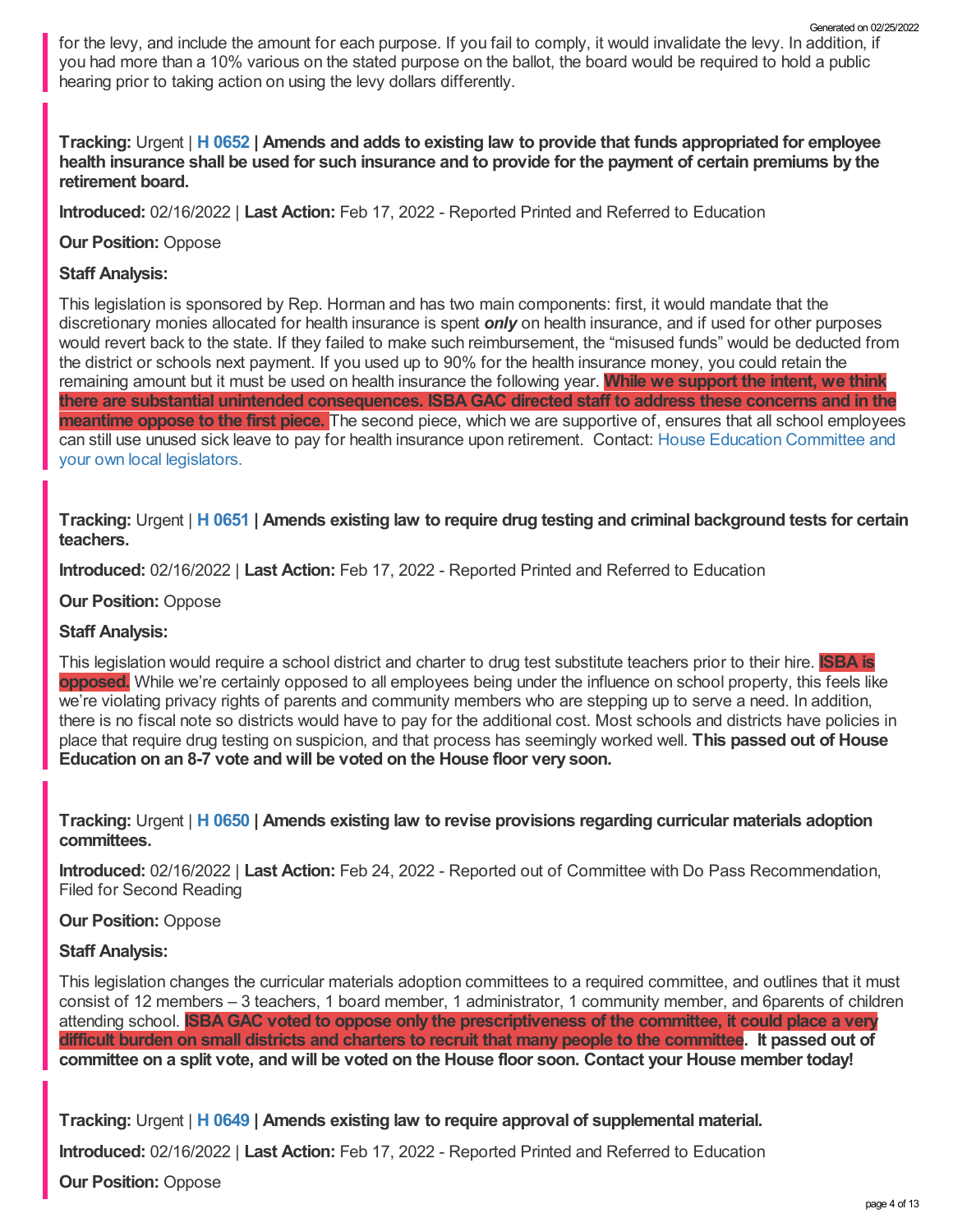## **Staff Analysis:**

This legislation would require school boards to approve *all* supplemental materials teachers use in classrooms. **ISBA GAC voted to oppose.** While we don't disagree with the intent, this could be a logistical nightmare for a volunteer board to meet regularly to approve a discussion, article, or idea in the classroom. Teachers are already expected to adhere to Idaho's professional standards and are evaluated on components to avoid outrageous curriculum in classrooms. Further, we have grievance processes in place for these types of issues and believe are best handled at the local level. Contact: House Education [Committee](https://legislature.idaho.gov/sessioninfo/2022/standingcommittees/HEDU/) and your own local legislators.

**Tracking:** Urgent | **H [0627](https://legislature.idaho.gov/sessioninfo/2022/legislation/H0627/) | Amends existing law to provide for enrollment-based funding and to allow for alternative education programs.**

**Introduced:** 02/14/2022 | **Last Action:** Feb 15, 2022 - Reported Printed and Referred to Education

**Our Position:** Support

#### **Staff Analysis:**

This would change Idaho permanently to allocating support unites based on FTE Enrollment, instead of Average Daily Attendance. This is how we've essentially been funded the last two years, it's a much more accurate way to count students. ISBA supports this legislation.

Tracking: Urgent | H [0607](https://legislature.idaho.gov/sessioninfo/2022/legislation/H0607/) | Amends existing law to provide that the commission may adopt certain rules and to **revise provisions regarding joint lotteries.**

**Introduced:** 02/14/2022 | **Last Action:** Feb 23, 2022 - Introduced, read first time; referred to: State Affairs

**Our Position:** Support

#### **Staff Analysis:**

**ISBA is in strong support of this legislation.** This legislation ensures that Idaho can still remain in the Multi State Lottery Association and play Powerball - Idaho's most popular lottery game. Idaho schools receive significant amount of support for facility upgrades and bond/levy equalization. Without this legislation, Idaho would no longer be eligible to have Powerball and those funds would be at risk. **This bill is on the House Floor and needs your support! Contact your House members today!**

**Tracking:** Monitoring - Impact | **S [1318](https://legislature.idaho.gov/sessioninfo/2022/legislation/S1318/) | Amends existing law to establish provisions regarding certain kindergarten students.**

**Introduced:** 02/14/2022 | **Last Action:** Feb 15, 2022 - Reported Printed; referred to Education

## **Our Position:** Oppose

## **Staff Analysis:**

1318 says that support units for kindergarten students who only enroll in a half-day program – but, who meet certain conditions – can be counted as a 'full-day' student if they participate in kindergarten screeners or assessments are provided evidence-based supplementary materials, and if the student is not proficient ay enroll in a 3 to 5 in-person summer school. **We have some concerns with this legislation and will address them with the sponsor.**

**Tracking:** Monitoring - Impact | **S [1317](https://legislature.idaho.gov/sessioninfo/2022/legislation/S1317/) | Adds to existing law to establish a kindergarten savings account.**

**Introduced:** 02/14/2022 | **Last Action:** Feb 15, 2022 - Reported Printed; referred to Education

**Our Position:** Oppose

## **Staff Analysis:**

Sen. Thayn has two interesting ideas for Full-Day Kindergarten. 1317 creates a kindergarten savings account and is contingent if the legislature funds full-day Kindergarten. It would direct the State Board to create a program where a parent or legal guardian can apply to the school district or charter to withdraw funds to be used for certain approved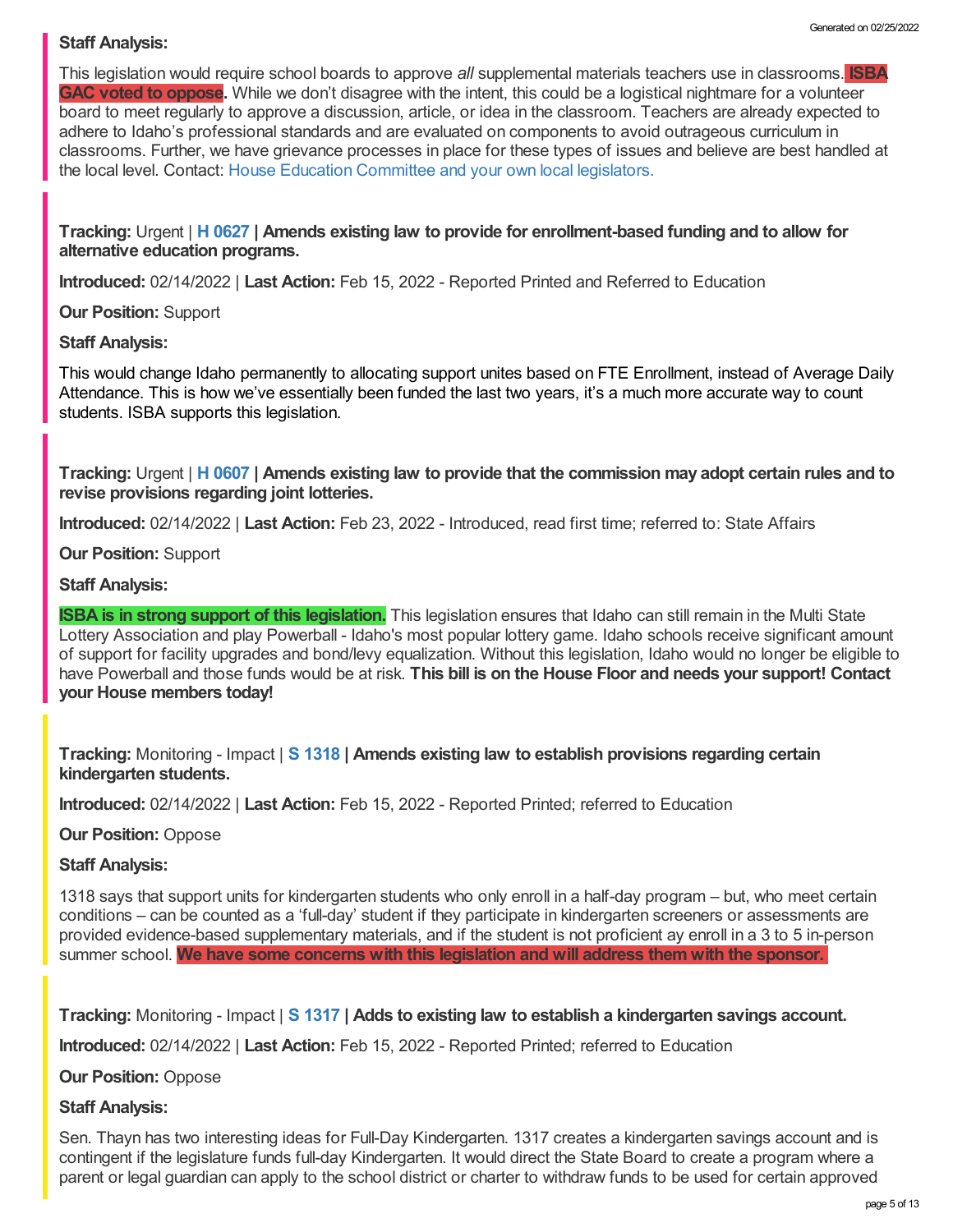expenses – such as technology, curriculum, therapies, or other expenses approved by the state Board The account essentially functions as a government-authorized accounts that allow families to spend government funds on a variety of education-related costs for kindergarten families. The student is only eligible be up to \$1,000 at first, but receive another \$500 if they pass the spring IRI with a 'proficient' or better score. The school or district also receives \$500 for administrative costs, including the IRI. **ISBA has concerns and will address them with the sponsor.**

## **Tracking:** Urgent | **S [1315](https://legislature.idaho.gov/sessioninfo/2022/legislation/S1315/) | Amends existing law to provide for full-day kindergarten and to revise provisions regarding certain support units and funding distributions.**

**Introduced:** 02/14/2022 | **Last Action:** Feb 15, 2022 - Reported Printed; referred to Education

**Our Position:** Support

# **Staff Analysis:**

This proposal is based on a proposal passed by the State Board of Education and creates the calculated formula to allow for the funding of full-day kindergarten. It would cost between \$42 million and \$46 million annually, if an estimated 80% of school districts and charter schools take part in full-day kindergarten. Participation in full-day kindergarten by districts and schools would be still optional, and it does not change the fact that kindergarten in general is still optional for parents and legal guardians. **S**omething important to note, this bill would prohibit school districts from paying for fullday kindergarten with maintenance and operations levies. This bill also requires that full-day kindergarten programs use evidence-based teaching methods and includes a parental engagement component. **ISBA is in support of this legislation and urges you contact your own local legislators and Senate [Education](https://legislature.idaho.gov/sessioninfo/2022/standingcommittees/SEDU/)**

Tracking: Monitoring - Impact | S [1302](https://legislature.idaho.gov/sessioninfo/2022/legislation/S1302/) | Amends and adds to existing law to provide sales tax revenues to school **districts and to revise provisions regarding school levy authority.**

**Introduced:** 02/11/2022 | **Last Action:** Feb 14, 2022 - Reported Printed; referred to Local Government & Taxation

**Our Position:**

**Staff Analysis:**

**Tracking:** Monitoring - No Expected Impact | **H [0592](https://legislature.idaho.gov/sessioninfo/2022/legislation/H0592/) | Adds to existing law to establish the Idaho Workforce Housing Fund and to establish the Idaho Workforce Housing AdvisoryCommission.**

**Introduced:** 02/10/2022 | **Last Action:** Feb 24, 2022 - U.C. to hold place on third reading calendar one legislative day

**Our Position:** Support

## **Staff Analysis:**

**ISBA Supports this legislation.** This legislation would create an advisory commission who would be tasked with developing, implementing, and maintaining a statewide workforce housing plan. The fund would be created to accept funds appropriated by the legislature, and distribute funds according to the statewide workforce housing plan implemented by the Commission. We know that workforce housing is an issue deeply impacting school districts – in areas rural and urban. This is a step in the right direction to collaborate with other local governments and employers to be able to recruit and retain a workforce in Idaho's schools.

**Tracking:** Monitoring - Impact | **S [1291](https://legislature.idaho.gov/sessioninfo/2022/legislation/S1291/) | Charter Certificate Bill - Amends existing law to provide alternative methods of obtaining certain certifications.**

**Introduced:** 02/10/2022 | **Last Action:** Feb 24, 2022 - Amendments ordered printed; referred for engrossment

**Our Position:** Neutral

**Staff Analysis:**

ISBA is neutral on this legislation. Like House Bill 221 from last year, this allows local charter school boards to create a charter-specific certificate. Requirements are that you hold a bachelor's degree and/or CTE certificate, but you aren't required to be doing an alternate route to certification. It is only allowed at charter schools, and only transferrable from

Generated on 02/25/2022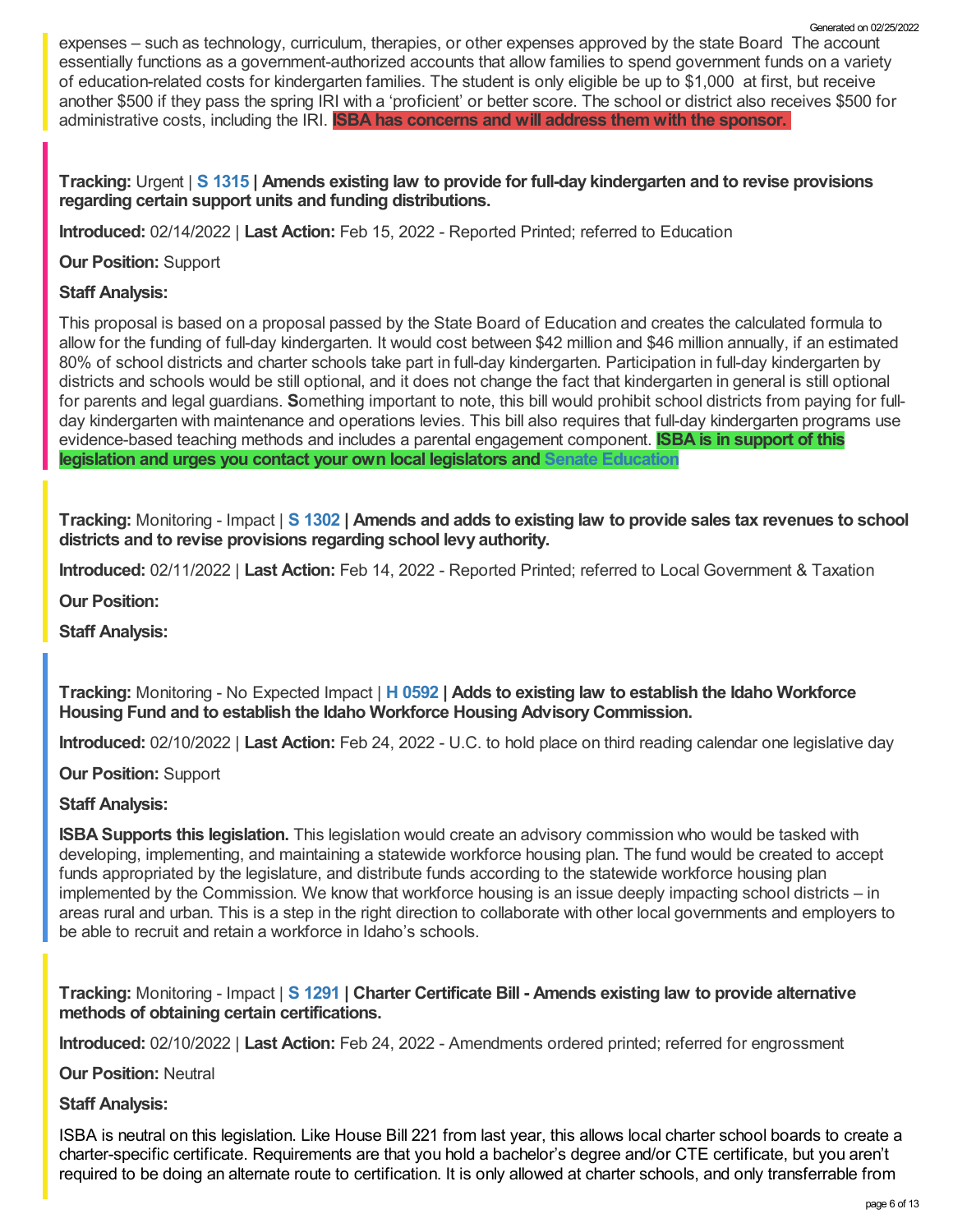charter to charter via MOU. It also allows the charter to create their on professional development in substitute of the State Board of Education. Generated on 02/25/2022

**Tracking:** Monitoring - Impact | **S [1290](https://legislature.idaho.gov/sessioninfo/2022/legislation/S1290/) | Adds to existing law to establish the Rural and Underserved Educator Incentive Program.**

**Introduced:** 02/10/2022 | **Last Action:** Feb 24, 2022 - Retained on calendar

## **Our Position:** Support

## **Staff Analysis:**

This bill has bi-partisan support and establishes a rural educator incentive program for high-need or rural districts/charters. It would provide a maximum amount of eligible funding that gradually increases for the number of years the educator stays in the high need or rural district/charter. Funds could be used for loan repayments, additional degrees, or other education costs. Please contact your Senator in support of this [legislation!](https://legislature.idaho.gov/sessioninfo/2022/standingcommittees/SEDU/)

Tracking: Monitoring - Impact | H [0571](https://legislature.idaho.gov/sessioninfo/2022/legislation/H0571/) | Amends existing law to allow school buses to travel up to 70 miles per **hour on the interstate.**

**Introduced:** 02/09/2022 | **Last Action:** Feb 24, 2022 - Introduced, read first time; referred to: Transportation

**Our Position:** Neutral

## **Staff Analysis:**

This legislation would supercede Idaho's Standards for School Bus Drivers and allow them to drive 70 miles per house on the interstate, instead of the 65 mile per hour rule currently.

**Tracking:** Monitoring - Impact | **H [0566](https://legislature.idaho.gov/sessioninfo/2022/legislation/H0566/) | Amends existing law to revise the definition of "property or resources."**

**Introduced:** 02/08/2022 | **Last Action:** Feb 18, 2022 - Introduced, read first time; referred to: State Affairs

**Our Position:** Neutral

## **Staff Analysis:**

This legislation amends the "Public Integrity in Elections Act" to clarify that public property that during certain times and manners that are available to the general public *may* be used by a political, provided that the space is provided to all political parties in a fair and equal manner.

**Tracking:** Monitoring - Impact | **H [0555](https://legislature.idaho.gov/sessioninfo/2022/legislation/H0555/) | Change to PERSI Contribution for School Employees - Amends, adds to, and repeals existing law to provide for the contribution rates and reemployment of school members.**

**Introduced:** 02/08/2022 | **Last Action:** Feb 24, 2022 - U.C. to hold place on third reading calendar one legislative day

**Our Position:** Neutral

## **Staff Analysis:**

After hearing a concern on the cost of Return to Work for certain school employees, PERSI is bringing this which creates a new class for school employees. It doesn't change the contribution rate, but it could allow the PERSI Board to consider a contribution rate. If approved, the PERSI board is prepared to reduce the general member rate but keep the teacher rate the same as it is today. It also allows ALL retired public employees to be eligible for Return to Work – meaning, retired city officials could work for schools without creating an issue on the PERSI fund and vice versa. If passed, PERSI plans to provide a lot of information to you all via webinar and his roadshows.

**Tracking:** Monitoring - Impact | **S [1280](https://legislature.idaho.gov/sessioninfo/2022/legislation/S1280/) | Amends and adds to existing law to establish programs for dyslexia.**

**Introduced:** 02/08/2022 | **Last Action:** Feb 17, 2022 - Read First Time, Referred to Education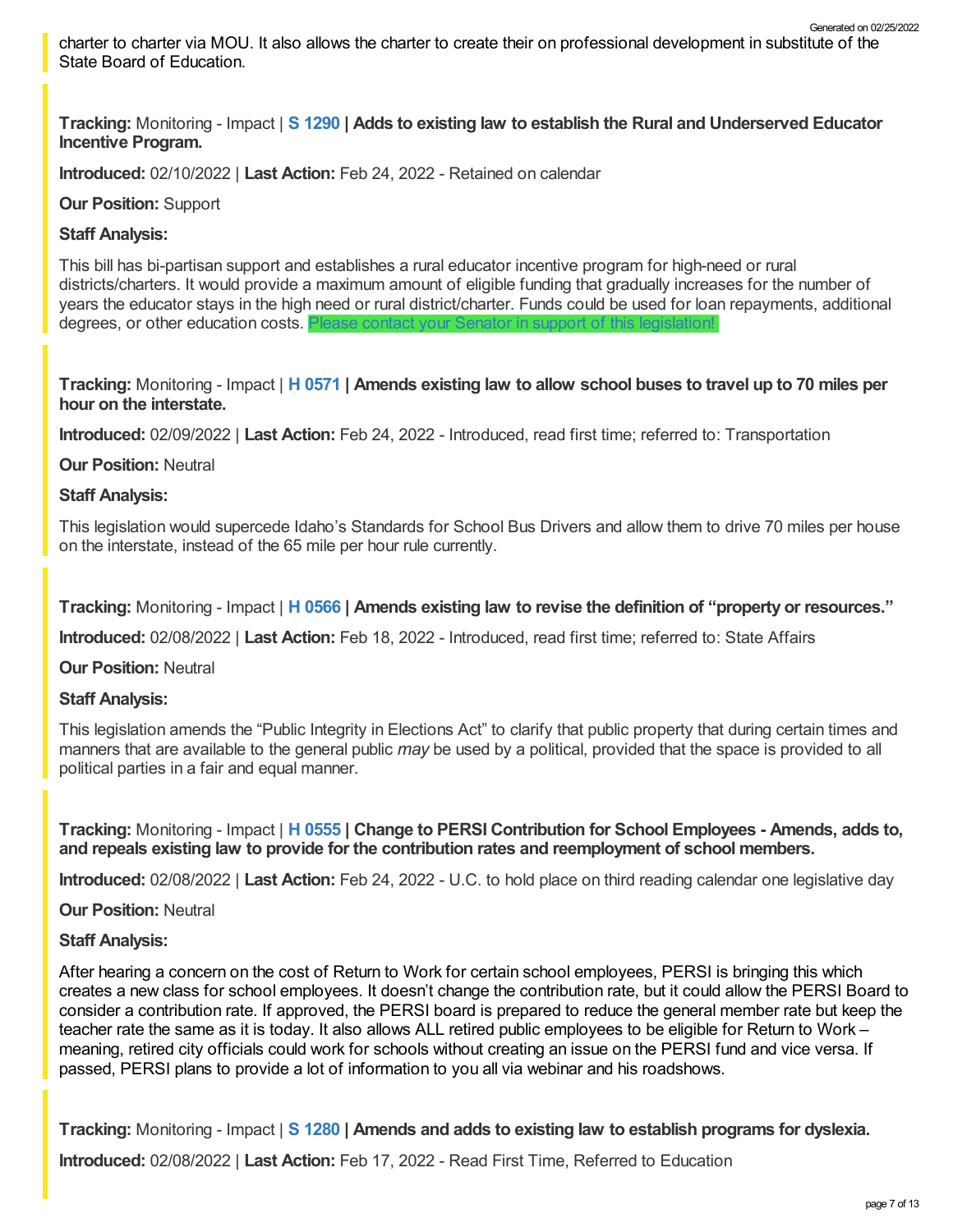## **Our Position:** Neutral

## **Staff Analysis:**

This legislation has the intended purposes of more readily identifying children who are living with dyslexia. It would first define dyslexia, and then align Idaho's Literacy Achievement and Accountability Act to be assessed for characteristics in dyslexia. It would also establish a list of evidence-based screening and intervention tools for schools to use, and assure educators are receiving professional development and technical assistance for better serving children with dyslexia.

**Tracking:** Monitoring - Impact | **H [0545](https://legislature.idaho.gov/sessioninfo/2022/legislation/H0545/) | Repeals and adds to existing law to remove the Public Charter School Debt Reserve Fund and to provide for a revolving loan fund.**

**Introduced:** 02/07/2022 | **Last Action:** Feb 18, 2022 - Introduced, read first time; referred to: Education

**Our Position:** Neutral

## **Staff Analysis:**

ISBA is neutral on this legislation. This would create a "revolving loan" fund at the state where charter schools could obtain lower interest rates on loans. There are limitations. For example, the school must pass certain financial provisions, bring at least \$1,000,000 in private or public grants, and demonstrate it has a commitment from al ender to provide a minimum of 20% project financing.

**Tracking:** Monitoring - Impact | **H [0544](https://legislature.idaho.gov/sessioninfo/2022/legislation/H0544/) | Amends existing law to provide for placement on the career ladder of certain staff for those previously certified out of state.**

**Introduced:** 02/07/2022 | **Last Action:** Feb 08, 2022 - Reported Printed and Referred to Education

**Our Position:**

**Staff Analysis:**

**Tracking:** Monitoring - No Expected Impact | **H [0533](https://legislature.idaho.gov/sessioninfo/2022/legislation/H0533/) | Amends existing law to allow for certain employees to continue to receive master educator premiums.**

**Introduced:** 02/04/2022 | **Last Action:** Feb 24, 2022 - Read second time; filed for Third Reading

**Our Position:** Neutral

## **Staff Analysis:**

This legislation creates a retroactive clause for approximately 23 school administrators who did the work and *received* the Master Educator Premium, but were ineligible to receive years two or three of the premium once they became an administrator. The Master Educator Premium program was phased out in 2020 when the Advanced Professional Rung was added to the career ladder. It's retroactive and has minimal impact. This legislation passed out of House Education and is on the House Floor.

**Tracking:** Monitoring - Impact | **H [0531](https://legislature.idaho.gov/sessioninfo/2022/legislation/H0531/) | Adds to existing law to provide for the protection of certain monuments and memorials.**

**Introduced:** 02/04/2022 | **Last Action:** Feb 16, 2022 - Introduced, read first time; referred to: State Affairs

**Our Position:** Oppose

## **Staff Analysis:**

ISBA is opposed to this bill using the guiding principal of Local Governance, sometimes called Local Control. This legislation would say that no political subdivision can alter, relocate, or remove any historical monument or memorial without the two-thirds vote approval from the Idaho State Historical Society - including bridges, schools, parks, or any other public area. It also requires that the Governor, Speaker of the House, President Pro Tem, and Minority Leadership in the House and Senate to be notified, and it may require them to go before the House and Senate State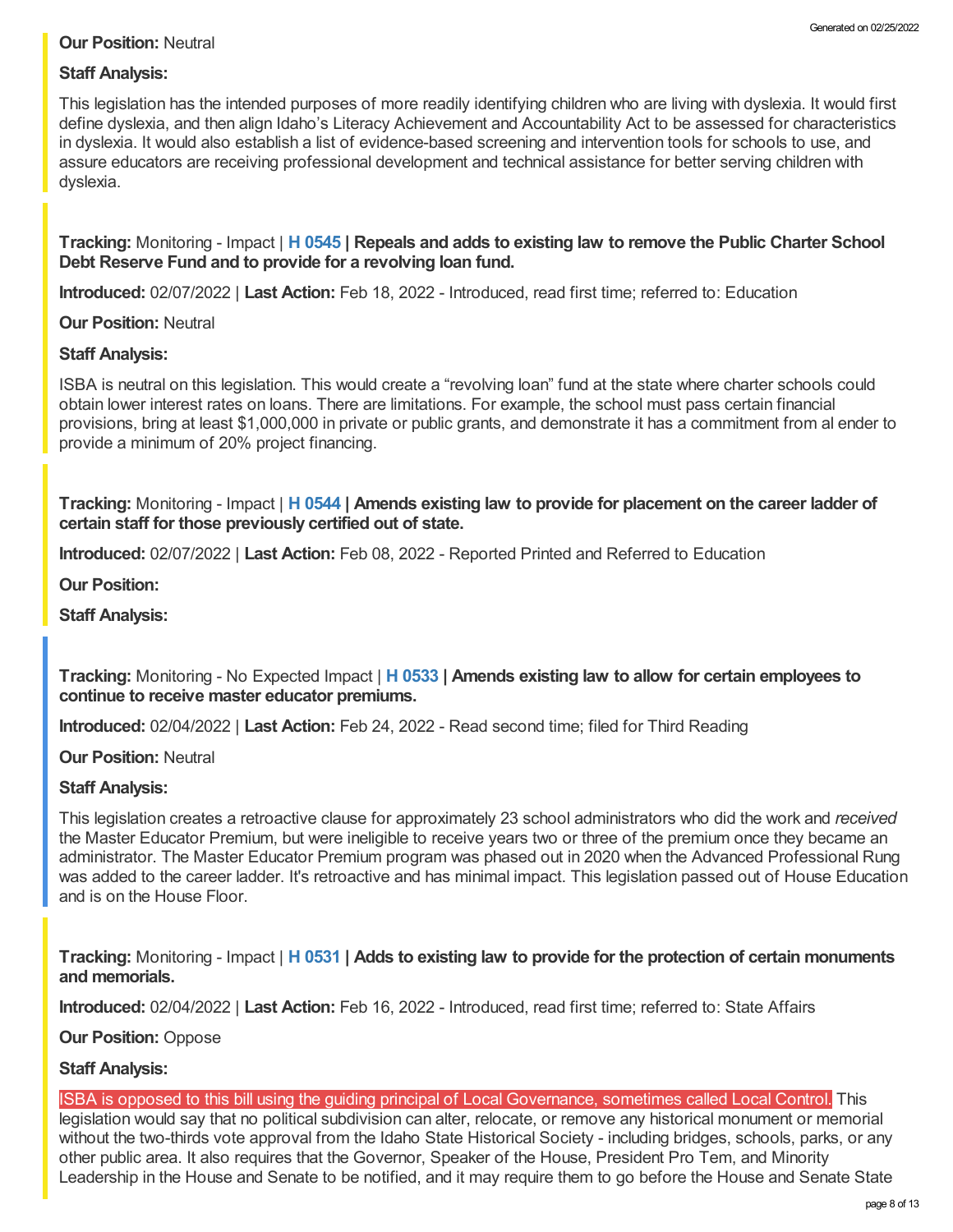Affairs committees in the legislature. While we do appreciate that this years' version does allow some exceptions for construction or repair, we believe that local school boards should have the authority to work with their community on these issues, and not rely on a supermajority vote of a non-elected body. **Who to contact**: this bill passed the House State Affairs committee and is on the House floor. Contact your House member!

Tracking: Monitoring - Impact | S [1271](https://legislature.idaho.gov/sessioninfo/2022/legislation/S1271/) | Paying Down Levies Bill - Amends and adds to existing law to provide for **state support of discretionary spending by school districts.**

**Introduced:** 02/04/2022 | **Last Action:** Feb 07, 2022 - Reported Printed; referred to Education

**Our Position:** Support

**Staff Analysis:**

This bill would appropriate additional funds to schools on a per-student for discretionary purposes. However, if a school is collecting a levy, they would be required to use at least 75% of it to provide property tax relief. Everything else would be directed by the school board. ISBA has always advocated for more state support for school districts so there is less reliance on [supplemental](https://legislature.idaho.gov/sessioninfo/2022/standingcommittees/SEDU/) levies just to meet day-to-day operational needs. Please contact the Senate Education committee to support this legislation.

**Tracking:** Monitoring - Impact | **H [0514](https://legislature.idaho.gov/sessioninfo/2022/legislation/H0514/) | Adds to existing law to establish provisions regarding the prohibition of mask mandates.**

**Introduced:** 02/02/2022 | **Last Action:** Feb 16, 2022 - U.C. to be returned to State Affairs Committee

**Our Position:** Oppose

**Staff Analysis:**

ISBA is opposed to this legislation using the principle of Local Governance, sometimes known as Local Control. This legislation would prevent any local government - including school districts and charter schools - from requiring facial coverings or masks. Just like the ISBA would oppose a bill that would mandate the school board to require masks, we are opposed to bills that take away a school board's authority to do so. We believe that local school boards should have the ability to make decisions on these issues the way that they and their community feel is best. **Who to contact:** House State Affairs [Committee.](https://legislature.idaho.gov/sessioninfo/2022/standingcommittees/HSTA/)

**Tracking:** Monitoring - Impact | **H [0512](https://legislature.idaho.gov/sessioninfo/2022/legislation/H0512/) | Amends existing law to prohibit holding another bond election within 11 months of a failed bond election.**

**Introduced:** 02/02/2022 | **Last Action:** Feb 18, 2022 - Introduced, read first time; referred to: State Affairs

**Our Position:** Oppose

## **Staff Analysis:**

**ISBA is opposed to this legislation and it requires a call to action!** Once again, the House State Affairs committee introduced a bill that would place limits on local officials from placing a failed bond question on the ballot again for 11 months. Our members have brought resolutions for over 2 decades to reduce the supermajority requirement on facility bonds – something that is increasingly more difficult to achieve. This impedes efforts even further. It also came the day after the Joint Legislative Oversight Committee released their report on school facilities – in which they reported many eye-opening findings in their analysis, including an estimation that it would take upwards of \$874 million to get Idaho's school buildings to "good" condition. **Call to Action: Please contact your House Member and ask them to vote** "NO" on this legislation - it has the real and serious impact of impeding our already limited efforts on school **facilities!**

**Tracking:** Monitoring - No Expected Impact | **S [1261](https://legislature.idaho.gov/sessioninfo/2022/legislation/S1261/) | Adds to existing law to provide for the installation of adult content filters on tablets and smart phones.**

**Introduced:** 02/02/2022 | **Last Action:** Feb 03, 2022 - Reported Printed; referred to State Affairs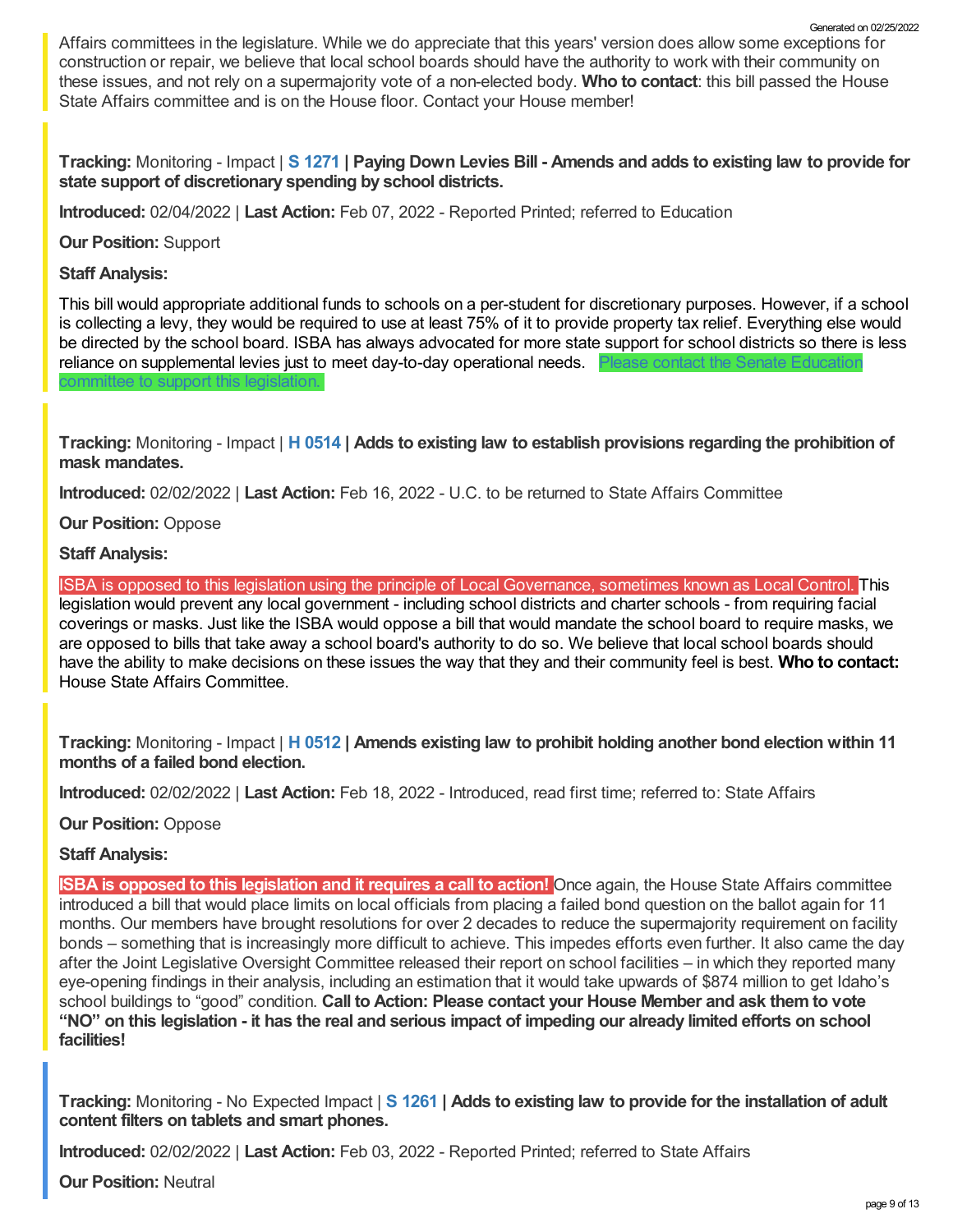#### **Staff Analysis:**

This legislation would require manufacturers of "Internet Capable Devices" - including tablets, computers, and phones to install and activate technology that enables parents to make filtering decisions for their children.

**Tracking:** Monitoring - Impact | **S [1255](https://legislature.idaho.gov/sessioninfo/2022/legislation/S1255/) | Adds to existing law to establish the Empowering Parents Grant Program, which provides funds to eligible students for certain education expenses.**

**Introduced:** 02/02/2022 | **Last Action:** Feb 24, 2022 - Reported signed by the Speaker & ordered delivered to Governor

**Our Position:** Support

#### **Staff Analysis:**

This bill replaces SB 1242, and ISBA is now in support of SB1255 - Empowering Parents. Last week, we met with the sponsors about our concerns with the first version. We are grateful that they were amenable to our concerns and amended the bill accordingly. Again, this is a grant program for low-income families to use towards eligible education expenses for their kids. There is an income threshold starting with \$60,000 for the first 30 days, \$75,000 for the next 30 days. The program is open to all households regardless of income after that. Each student would be eligible for a \$1,000 grant, and each family is capped at \$3,000 total. It passed the Senate and now heads to House Education for a hearing.

**Tracking:** Monitoring - Impact | **S [1238](https://legislature.idaho.gov/sessioninfo/2022/legislation/S1238/) | Adds to existing law to provide for the self-directed learner designation.**

**Introduced:** 01/26/2022 | **Last Action:** Feb 23, 2022 - Reported signed by the Speaker & ordered delivered to Governor

#### **Our Position:** Support

## **Staff Analysis:**

ISBA supports this legislation, formerly known as SB1226. This legislation - sponsored by Senate Education Chairman Sen. Steven Thayn (R- Emmett) - allows students to request and teachers to designate students as a self-directed learner.. It's a mastery-type bill that says students can have more flexibility in their day to day schedule, but it would still require them to meet the school or district's graduation requirements. It provides a lot of latitude to teachers and districts to ensure this happens. The biggest piece is that students who are designated are still counted as a 1.0 Full Time Equivalent , so it has no impact on your budget. It passed the Senate, and passed out of House Education unanimously.

**Tracking:** Monitoring - Impact | **H [0461](https://legislature.idaho.gov/sessioninfo/2022/legislation/H0461/) | Amends existing law to revise eligibility requirements for the Armed Forces and Public SafetyOfficer Scholarship.**

**Introduced:** 01/25/2022 | **Last Action:** Feb 15, 2022 - Read second time; filed for Third Reading

**Our Position:** Support

#### **Staff Analysis:**

This is a bipartisan bill that amends Idaho's scholarship for military families who has a parent or spouse die in combat to add that they can be eligible if their parent or spouse dies in training or in their line of service. The change stems from a recent tragedy where three members of Idaho's National Guard died in a Blackhawk helicopter exercise, and the bill sponsors realized that their children wouldn't be eligible for the scholarship because they didn't die in combat. ISBA supports scholarship opportunities for all students and is in support of this legislation. It passed House Education and will be voted on by the House next week!

**Tracking:** Monitoring - Impact | **H [0444](https://legislature.idaho.gov/sessioninfo/2022/legislation/H0444/) | Amends 2021 session law to extend a sunset date to July 1, 2023.**

**Introduced:** 01/18/2022 | **Last Action:** Feb 24, 2022 - Returned Signed by the President; Ordered Transmitted to Governor

**Our Position:** Support

**Staff Analysis:**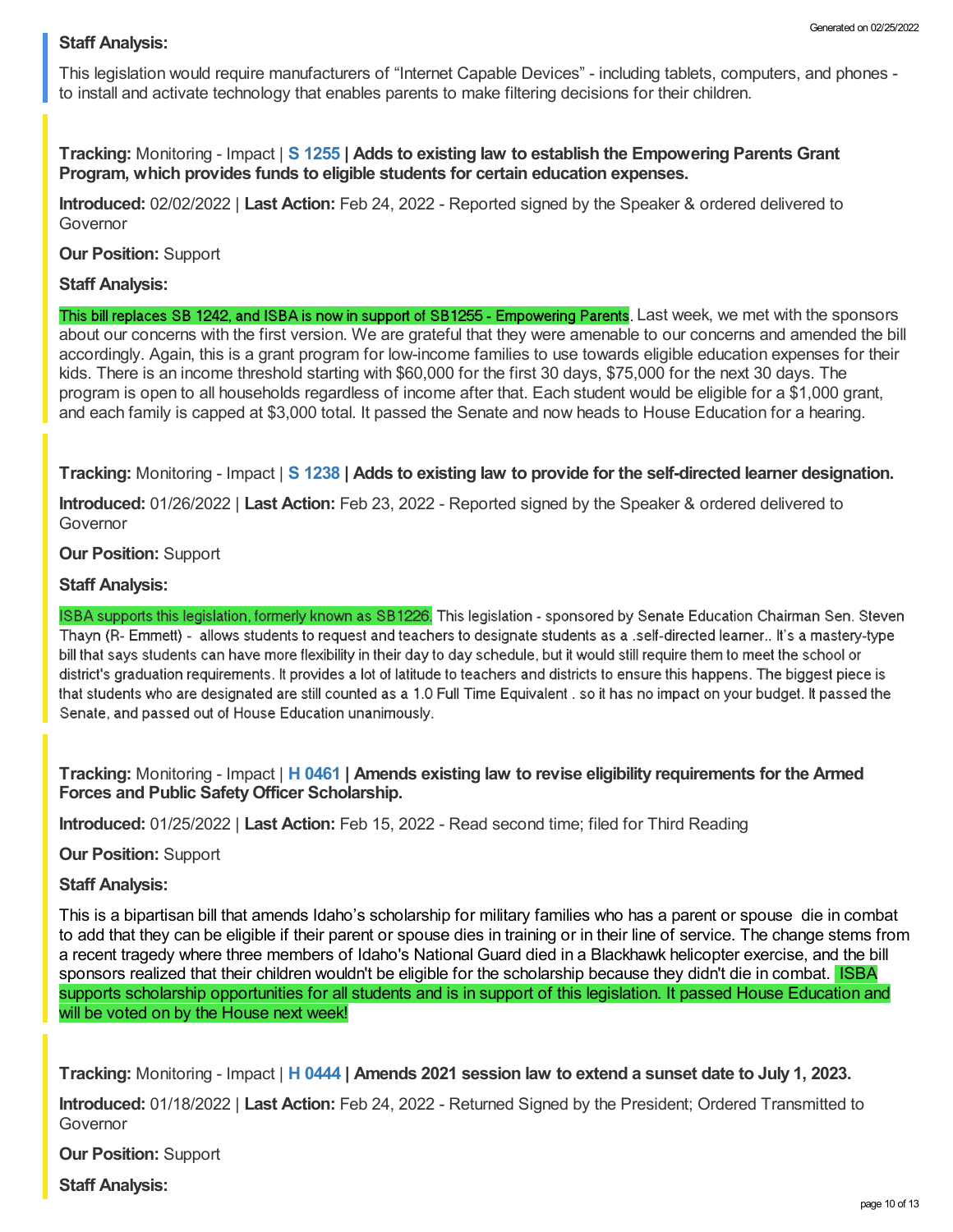ISBA Supports this legislation. It passed the House and Senate Committee, and is awaiting a full vote in the Senate.

This legislation extends the "sunset" - also known as the 'repeal' date - of the Coronavirus Liability Immunity Act. It protects school districts and charter schools from litigation that arise out of COVID-19 infections. Since it's original passage during the Extraordinary Session of 2020, they have extended the sunset date at least once. This legislation extends it until July 1, 2023, extending it from July 1, 2022.

## **Tracking:** Urgent | **H [0443](https://legislature.idaho.gov/sessioninfo/2022/legislation/H0443/) | Adds to existing law to create the Public School Health Insurance Fund.**

**Introduced:** 01/18/2022 | **Last Action:** Feb 09, 2022 - Reported Signed by Governor on February 8, 2022 Session Law Chapter 3 Effective: 07/01/2022

## **Our Position:** Support

## **Staff Analysis:**

**This bill passed the Senate overwhelmingly, and is now on the Governor's Desk!** This legislation creates a dedicated fund for the purpose of funding the one-time amount required for public schools to buy in to the state's medical and dental insurance plan. The creation of the fund does not *require* school districts and charter schools to buyin to the plan, but creates the necessary resources to do so if you choose. Schools and districts would have two-years to utilize these funds to join the state pool. This has broad support from the Education Stakeholder groups, and is a recommendation from Governor Little. It also has a strong list of bi-partisan co-sponsors. It was opposed by a few insurance companies and the Idaho Freedom Foundation. ISBA has long advocated for the resources necessary for schools to join the state insurance pool - and this would create the opportunity for you to do that. It does also phase out the leadership premium allocation, which we know many have liked. However, it has strong support to offset the loss of these funds with a larger increase in other areas of the public schools budget that can benefit *all* employees. **Please wait for more information from the Idaho Department of Administration for information on the State's health plan.**

**Tracking:** Monitoring - Impact | **H [0438](https://legislature.idaho.gov/sessioninfo/2022/legislation/H0438/) | Amends existing law to revise provisions regarding filling vacant school trustee positions following a recall or resignation resulting from a recall petition.**

**Introduced:** 01/13/2022 | **Last Action:** Jan 14, 2022 - Reported Printed and Referred to State Affairs

**Our Position:** Neutral

## **Staff Analysis:**

No update from last week. This concept - similar to HB350 from the 2021 Session - changes how vacancies are filled following a successful recall election or resignations following the filing of a recall petition. If there is an election date (using the 4 dates for school districts) within 85 days, the vacated seat will remain vacant unfilled until that election. If it is *within* 100 days of an election, the seat shall also remain vacant until the election, in which that newly elected trustee will serve the remainder of that zone's term (unless that zone was already up for re-election on that date, in which they'll fill out the next full term). If more than one trustee is recalled and the Board no longer has a quorum, the county commission will step-in to appoint only one member so that the Board can conduct it's business until the next election. If it's more than 100 days to the next election, the Board may appoint a temporary trustee until a new trustee is elected at the next possible election. **While we have concerns about the complications of this legislation, the ISBAGAC** voted to remain neutral, as we believe that citizens can and should be involved in the process of electing trustees from their respective communities. In addition, school board members are one of the few - if not only public bodies that appoints vacant seats themselves. If you want to express your thoughts or sign up to testify, **contact: House State Affairs [Committee.](https://legislature.idaho.gov/sessioninfo/2022/standingcommittees/HSTA/)**

Tracking: Urgent | H [0437](https://legislature.idaho.gov/sessioninfo/2022/legislation/H0437/) | Adds to existing law to provide for the adoption of the content standards prepared by **the 2020-2021 content standards review committees.**

**Introduced:** 01/13/2022 | **Last Action:** Jan 14, 2022 - Reported Printed and Referred to Education

**Our Position:** Oppose

**Staff Analysis:**

No update from last week. This legislation would force the State Board of Education - by July 1, 2022 - to adopt and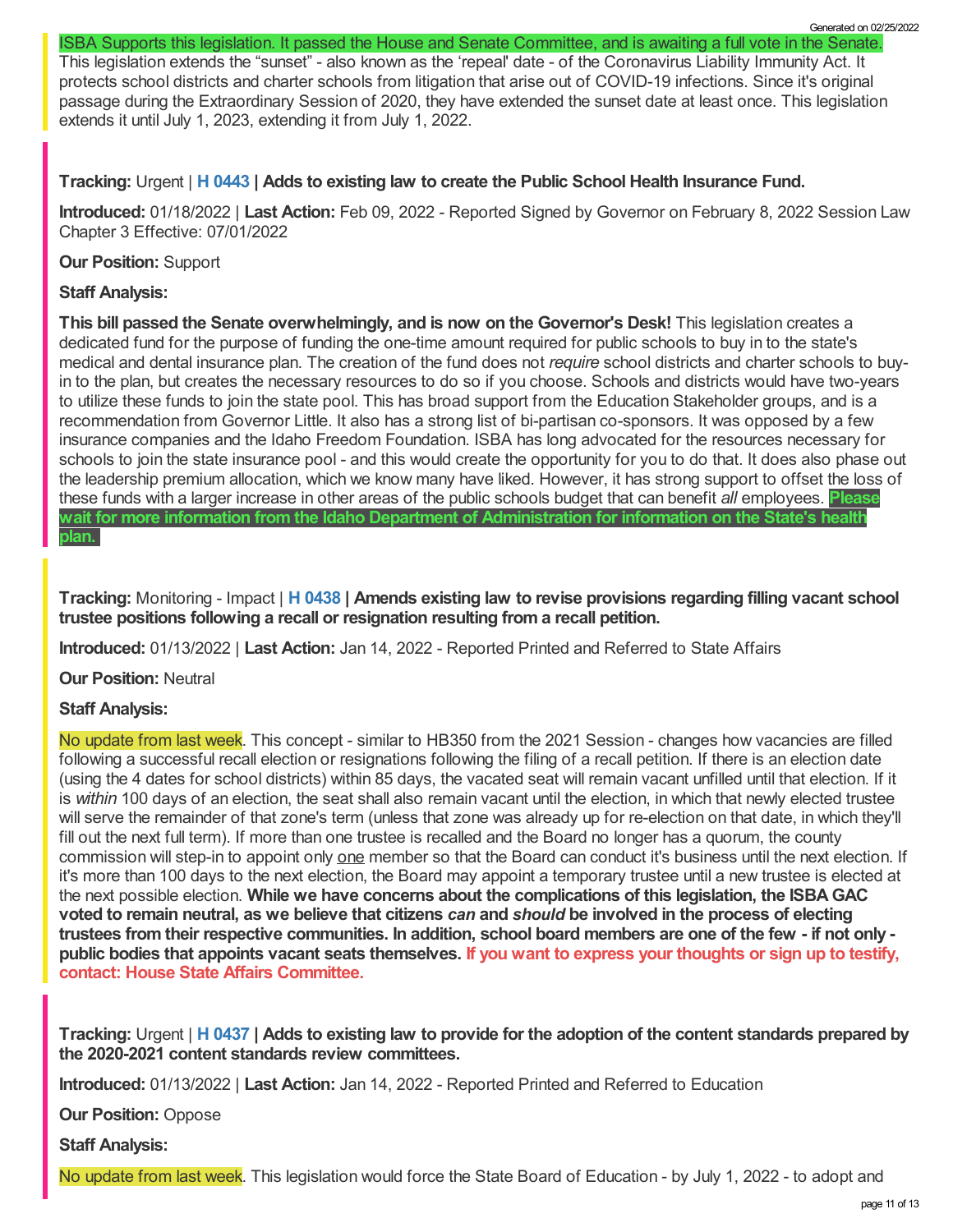incorporate the draft of the Idaho content stands for English Language Arts and Literacy, Math, and Science prepared by the 2020 - 2021 standards review committee which was completed July 13, 2021. It would also state that each school district and charter school boards have until June 30, 2024 to incorporate curricular materials that correspond with these new content standards. **Based on 2022 ISBA Resolution No. 5, the ISBA is opposed to this legislation.** The ISBA is not opposed to a review and proposed revision of content standards, but without an independent review of the changes in the proposed revision, it could create fiscal instability and wreck havoc on our **educators ability to implement the standards. Content standards drive everything at the local level from curricular materials adoption, to teacher professional development, and assessments. The ISBA respectfully requests a thorough analysis about what has changed within each content section, and once determined, requests an appropriate time frame and financial resources for school districts and charter schools to implement these new standards in a predictable and stable manner. Who to contact: House Education [Committee.](https://legislature.idaho.gov/sessioninfo/2022/standingcommittees/HEDU/)** Generated on 02/25/2022

Tracking: Urgent | HCR [0027](https://legislature.idaho.gov/sessioninfo/2022/legislation/HCR027/) | States findings of the Legislature and rejects certain rules of the State Board of **Education relating to Idaho content standards.**

**Introduced:** 01/13/2022 | **Last Action:** Jan 14, 2022 - Reported Printed and Referred to Education

**Our Position:** Oppose

## **Staff Analysis:**

No update from last week. This concurrent resolution would reject - in their entirety - Idaho's content standards for English Language Arts, Math, and Science. It was introduced and is paired with HB437. **Based on 2022 ISBA** Resolution No. 5, the ISBA is opposed to this rejection. The ISBA is not opposed to a review and proposed revision of content standards, but without an independent review of the changes in the proposed revisions, it **could create fiscal instability and wreck havoc on our educators ability to implement the standards. Content standards drive everything at the local level from curricular materials adoption, to teacher professional development, and assessments. The ISBA respectfully requests a thorough analysis about what has changed within each content section, and once determined, requests an appropriate time frame and financial resources** for school districts and charter schools to implement these new standards in a predictable and stable manner.<br>Who to contact: House Education [Committee](https://legislature.idaho.gov/sessioninfo/2022/standingcommittees/HEDU/).

**Tracking:** Monitoring - Impact | **H [0436](https://legislature.idaho.gov/sessioninfo/2022/legislation/H0436/) | Amends existing law to revise the individual and corporate income tax rate and to provide for an income tax rebate.**

**Introduced:** 01/12/2022 | **Last Action:** Feb 07, 2022 - Reported Signed by Governor on February 4, 2022 Session Law Chapter 1 Effective: Retroactive to 01/01/2022 SECTION 1 -3; 02/04/2022 SECTION 4

#### **Our Position:** Neutral

## **Staff Analysis:**

This legislation consolidates the income tax brackets from five to four, lowers each rate, and makes it retroactive to January 1, 2022. Additionally, it lowers the income tax rates to 6% retroactively, and provides a one-time tax rebate of \$350 million, returning 12% of 2020 personal income tax - or \$75 for each taxpayer and dependent - whichever is greater. Because it has a possible impact to Idaho's general fund, ISBA is monitoring impact. However, we are neutral to the bill.

Please contact Misty, Quinn, or Catherine if you have any questions.

Thank you,

Your ISBA Legislative Team